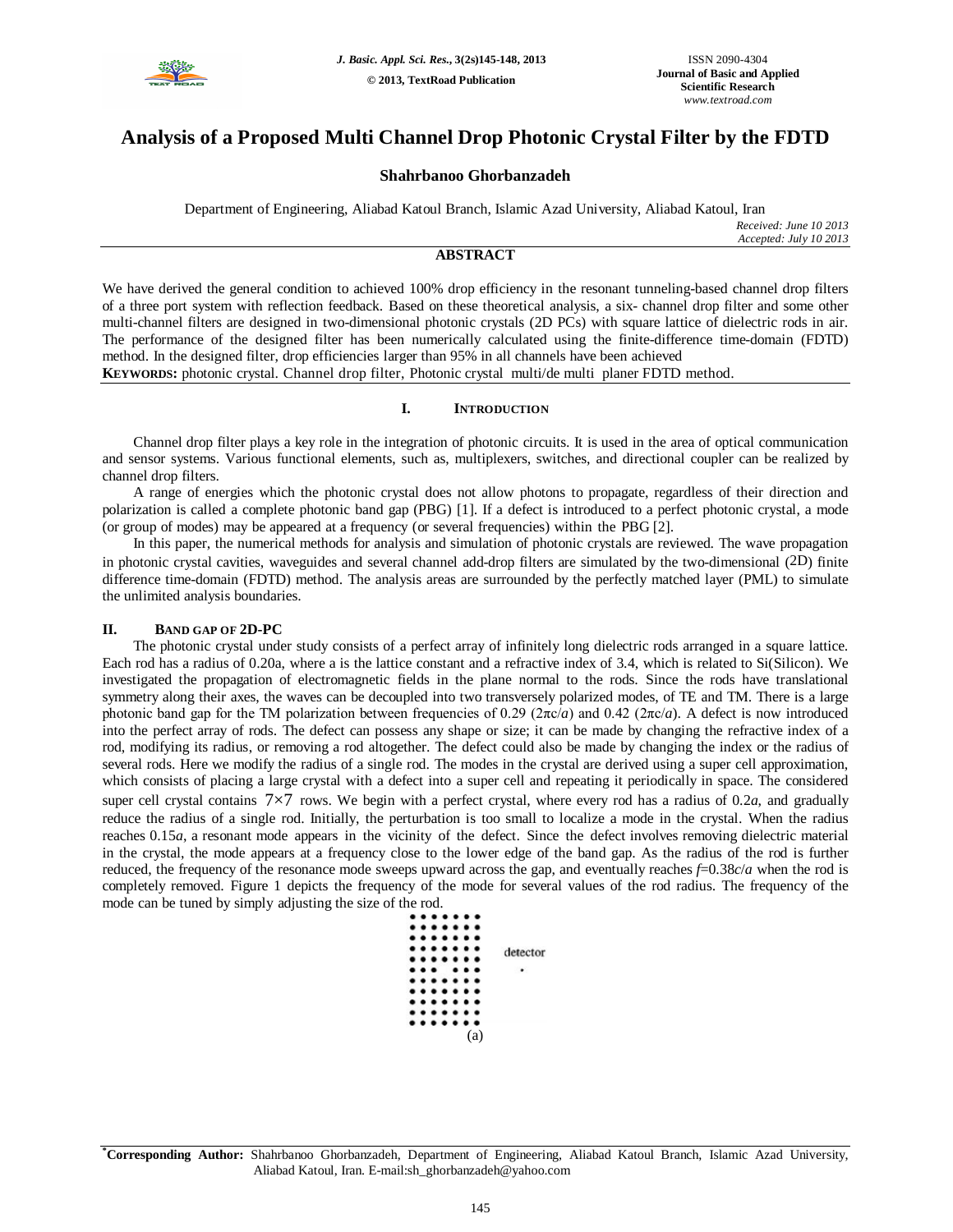

Figur. 1: Frequency of the defect states in an array of dielectric rods with radius 0.20*a*. The defect is introduced by changing the radius *R* of a single rod. The case where  $R=0.20a$  corresponds to a perfect array, while the case of  $R=0$ corresponds to the removal of a rod. The shaded regions indicate the edges of the band gap.

The electric field distribution of the resonance mode is shown in Fig. 2(a) for the specific case which defect rod the radius is to 0.10a. The electric field is polarized along the axis of the rods and decays rapidly away from the defect. Since the field does not have a node in the azimuthally direction, it is labeled a monopole. Instead of reducing the size of a rod, it would also have been possible to increase its size. Again, starting from a perfect photonic crystal, we gradually increase the radius of a rod. When the radius reaches 0.25a, one doubly degenerate modes appear at the top of the gap. Since the defect involves adding material, the modes sweep downward across the gap as the radius increases. The modes eventually disappear into the continuum below the gap when the radius becomes larger than 0.40a (see Fig 1). The field distribution of the one doubly degenerate mode is shown in Figs  $2(b)$  for the case where  $R = 0.33a$ . The modes are labeled dipoles since they have two nodes in the plane. By increasing the radius further, a large number of resonant modes can be created in the vicinity of the defect. This is shown again in Fig 1. Several modes appear at the top of the gap: first a quadruple, then another (no degenerate) quadruple, followed by a second-order monopole and two doubly degenerate hexa poles. These modes also sweep downward across the gap as the defect is increased. The modes are shown in Figs 2(c)–2(d) and 2(e) for the case which  $R = 0.60a$ .

A line defect within a photonic crystal can guide photons through the system. If the frequency of light lies within the PBG, it will be confined to the defect line, since propagation is forbidden through the rest of the photonic crystal. The advantage of such a system compared to the conventional optic- al fibers or waveguides is that in this case the light confinement does not rely on total internal reflection.

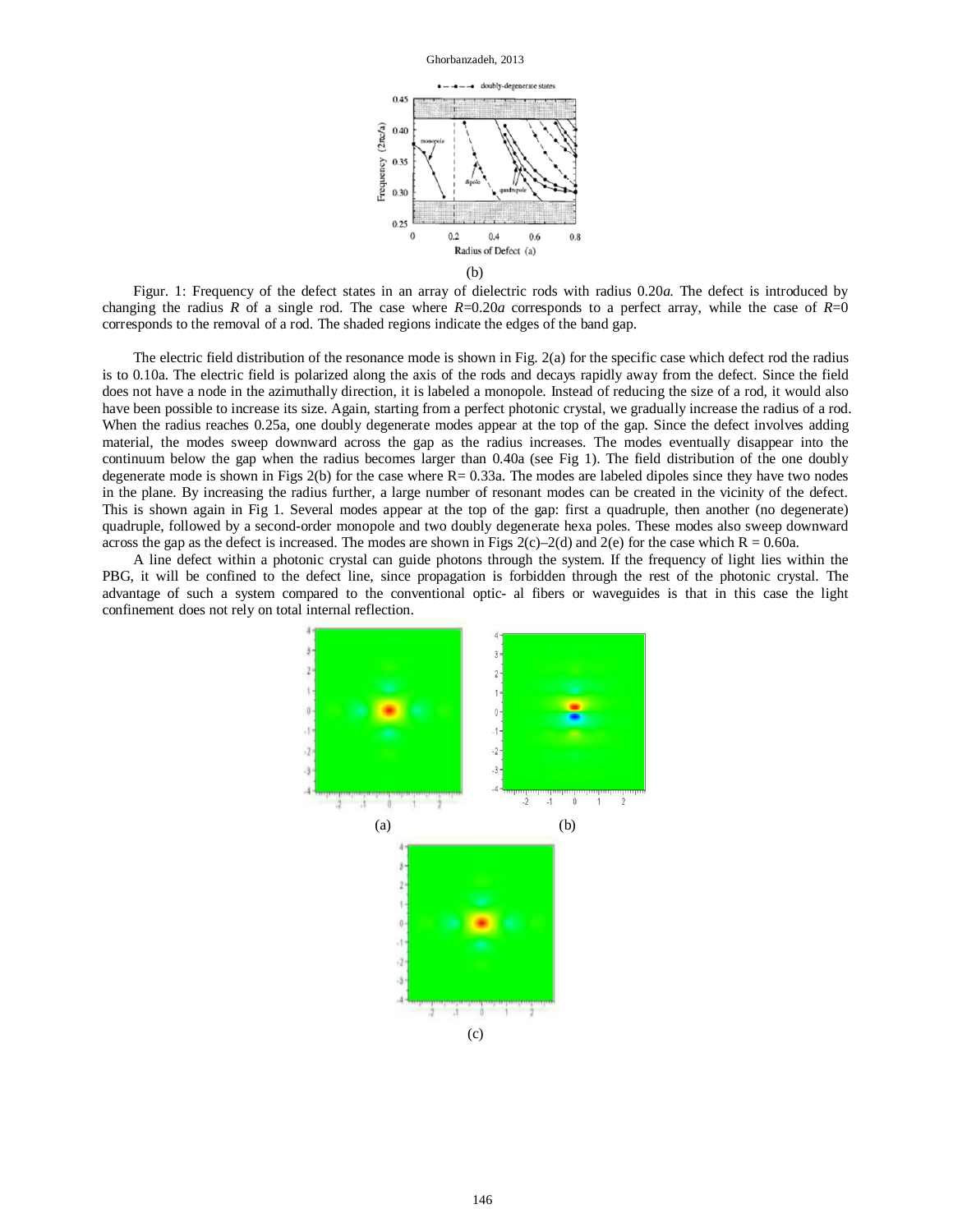

Fig. 3: The electric field distributions of the defect modes for a square array of dielectric rods in the air. (a) Monopole, *R*=0.10*a* (b) Doubly degenerate dipoles, *R*=0.33*a*. (c) monopole, R=0.60a (d) Second-order, *R*=0.60*a*. and (e) Doubly degenerate hexapoles, *R*=0.60*a*.



Fig. 4: Electric-field distribution of TE line defect (waveguide).

#### **III. Six Channel Drop Filter**

Fig.4(a) is the structure, the six drop channels are put on the two sides of bus waveguide, and corresponding wavelength selective reflection cavity are put on the other sides. The distance between the neighboring drop channel and reflection cavity should be 5a in order to avoid the coupling between them, where a is the lattice constant. As seen in Fig.4(b), channel drop efficiencies larger than 95% are achieved in all channels. If the lattice constant a is 542nm, the six channel- drop wavelengths from  $\lambda_1$  to  $\lambda_6$  are 16552, 1575, 1550, 1529, 1517, and 1468 nm, respectively, which cover the larger section of optical communication wavelength ranges.



Fig. 4: (a) Schematic view of the proposed 5 channel drop filter, where channels are located on both sides of the bus waveguide the bus waveguide is terminated with another channel, in order to use the space more efficiently. The dielectric constant of all rods is 11.56. (b) Transmission spectrum of the proposed filter, which has been calculated using the 2D-FDTD method.